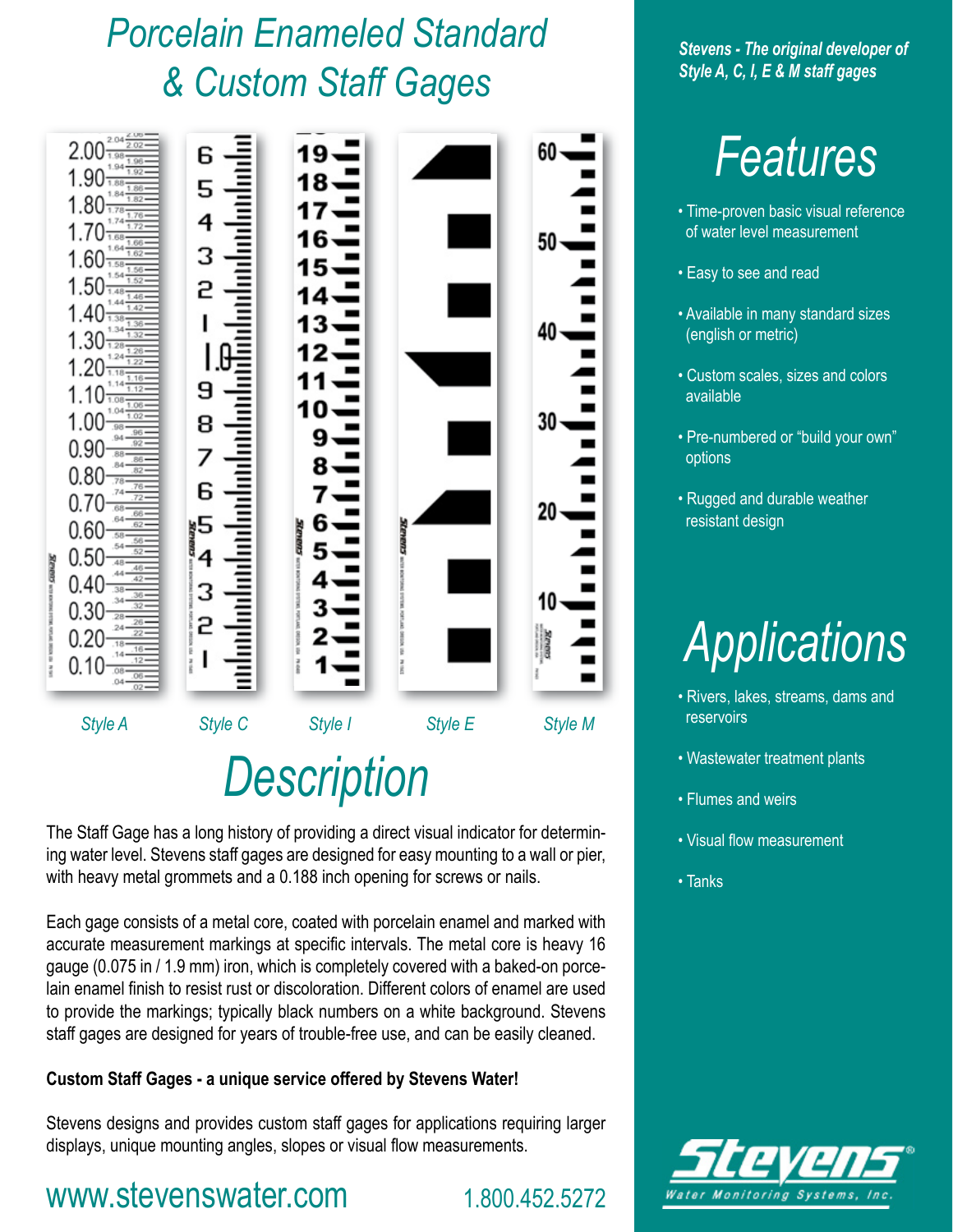# *Standard Staff Gages Styles*

### *Style A*

The Style A staff gage is 4 inches wide and comes in 3.33 ft. sections. The standard maximum height is 13.33 feet. The Style A has graduated marks every ft., 1/10th ft., and 0.02 ft. with total elevations.

| <b>Part Number</b> | Range               |
|--------------------|---------------------|
| 15415              | 0 to 3.33 feet      |
| 15395              | 3.33 to 6.66 feet   |
| 15396              | 6.66 to 10.0 feet   |
| 15397              | 10.0 to 13.33 feet  |
| 15398              | 13.33 to 16.66 feet |
|                    |                     |

### *Style C*

 $.04 - \frac{06}{22}$ 

SERROS union

The Style C staff gage is 2.5 inches wide and is available in separate lengths of 0 - 1.06 feet., 0 - 1.56 feet, 0 - 1.56 feet, 0 - 2.06 feet, 0 - 3.06 feet, 0 - 4.06 feet, and 3.06 - 5.06 feet. Style C also comes in standard 3.33 ft. sections. Style C has graduations every 100th of a foot with numerical marks every ft. and every tenth of a ft.

|                 | <b>Part Number</b> | Range              | <b>Part Number</b>                                       | Range              |
|-----------------|--------------------|--------------------|----------------------------------------------------------|--------------------|
|                 | 15402              | 0 to 1.06 ft.      | 15409                                                    | 13.33 to 16.66 ft. |
| 6               | 15403              | 0 to 1.56 ft.      | 15410                                                    | 16.66 to 20.00 ft. |
| №5              | 15404              | $02.06$ ft.        | 15411                                                    | 20.00 to 23.33 ft. |
|                 | 15418              | 0 to 3.06 ft.      | 15412                                                    | 23.33 to 26.66 ft. |
| з               | 15419              | 3.06 to 5.06 ft.   | 15413                                                    | 26.66 to 30.00 ft. |
|                 | 43082              | 0 to 4.06 ft.      | 15414                                                    | 30.00 to 33.33 ft. |
|                 | 15405              | 0 to $3.33$ ft.    | 14509                                                    | 33.33 to 36.66 ft. |
|                 | 15406              | 3.33 to 6.66 ft.   | 14510                                                    | 36.66 to 40.00 ft. |
|                 | 15407              | 6.66 to 10.00 ft.  | 14511                                                    | 40.00 to 43.33 ft. |
| 4d <sub>0</sub> | 15408              | 10.00 to 13.33 ft. | Please contact Stevens for availability of other ranges. |                    |

## *Style I*

The Style I staff gage is 2.5 inches wide and has graduation every 0.25 inches with numerical marks every inch. Style I is available in any length ranging from 0 to 48 inches.

| <b>Part Number</b> | Range            |
|--------------------|------------------|
| 90223              | 0 to 14.0 inches |
| 44405              | 0 to 18.0 inches |
| 44406              | 0 to 24.0 inches |
| 44407              | 0 to 30.0 inches |
| 45637              | 0 to 36.0 inches |
| 45480              | 0 to 48.0 inches |
|                    |                  |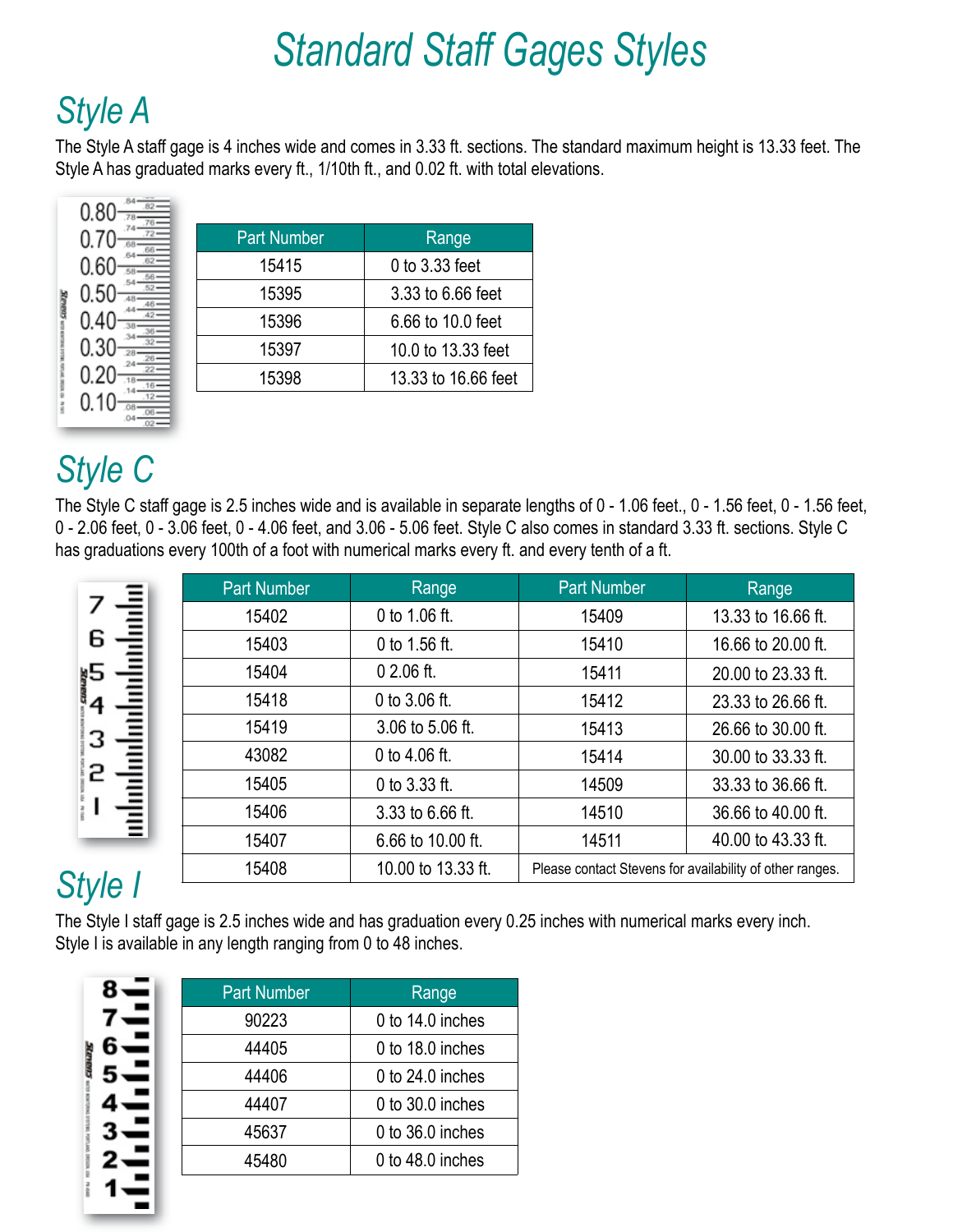### *Style E*

The Style E is an English measurement staff gage that is 3.5 inches wide and is available in 1, 2 or 5 ft. sections. Style E is graduated in feet every tenth of a ft. Separate figure plates (see below) can be fastened on a pier, wall or other surface next to the Style E staff gage to number any desired elevation.



| <b>Part Number</b> | Range          |
|--------------------|----------------|
| 15420              | 1 foot section |
| 15421              | 2 foot section |
| 15422              | 5 foot section |
|                    |                |

#### *Style M*

The Style M is a metric measurement staff gage that is 65 mm wide and is available in 1 meter sections. The Style M is divided into centimeters with each decimeter numbered. Separate figure plates (see below) can be fastened on a pier, wall or other surface next to the Style M staff gage to number any desired elevation.



#### *Figure Plates*

Separate numerical figure plates are available in 2" x 3", 3" x 4" and 4" x 6" sizes. Figure plates are commonly used with Style E or Style M staff gages and are fastened to a pier or wall to mark custom elevations.

|   | <b>Figure Plate</b><br><b>Number</b> | <b>Figure Pla</b><br><b>Dimensior</b><br>$2" \times 3"$ |
|---|--------------------------------------|---------------------------------------------------------|
|   | 0                                    | 15424                                                   |
|   | 1                                    | 15425                                                   |
| 6 | $\overline{2}$                       | 15426                                                   |
|   | 3                                    | 15427                                                   |
|   | 4                                    | 15428                                                   |
| 7 | 5                                    | 15429                                                   |
|   | 6 or 9                               | 15430                                                   |
|   | $\overline{7}$                       | 15431                                                   |
|   | 8                                    | 15432                                                   |
|   | Minus figure (-)                     | 24187                                                   |
|   |                                      |                                                         |

| <b>Dimensions</b><br>$2" \times 3"$ | <b>Dimensions</b><br>$3" \times 4"$ | <b>Dimensions</b><br>$4" \times 6"$ |
|-------------------------------------|-------------------------------------|-------------------------------------|
|                                     |                                     |                                     |
|                                     |                                     |                                     |
|                                     | 90980                               | 28134                               |
| 15425                               | 90981                               | 28135                               |
| 15426                               | 90982                               | 28136                               |
| 15427                               | 90983                               | 28137                               |
| 15428                               | 90984                               | 28138                               |
| 15429                               | 90985                               | 28139                               |
| 15430                               | 90986                               | 28140                               |
| 15431                               | 90987                               | 28141                               |
| 15432                               | 90988                               | 28142                               |
| 24187                               |                                     |                                     |
|                                     | 15424                               |                                     |